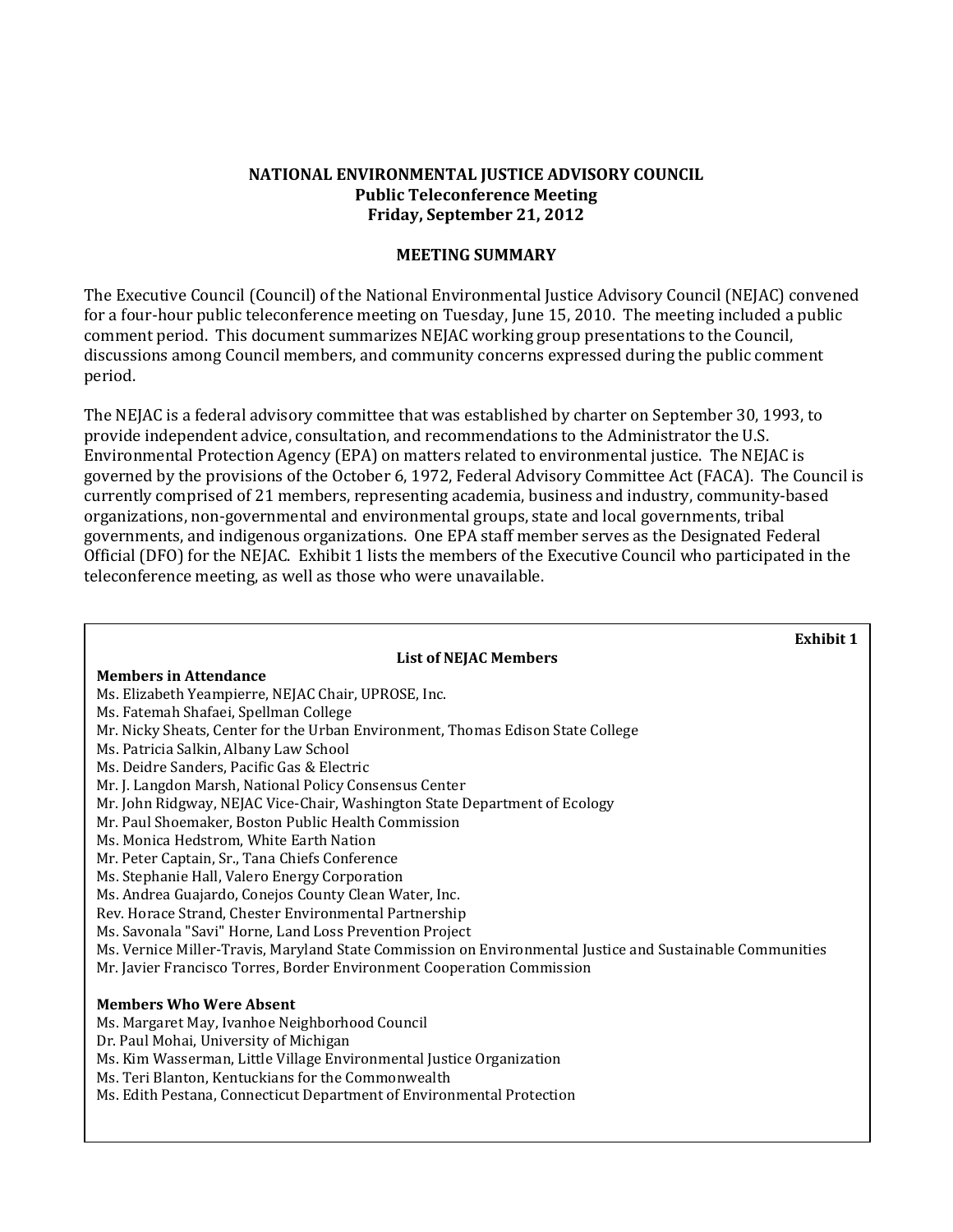This summary contains five sections:

- 1. Welcome and Opening Remarks
- 2. Updates and Announcements
- 3. Overview of NEJAC draft report, "Fostering EJ for Tribes and Indigenous Peoples"
- 4. Member Questions and Answers
- 5. Public Comment Period

## **1.0 Welcome and Opening Remarks**

Ms. Elizabeth Yeampierre, Executive Director of UPROSE and Co-Chair of NEJAC, welcomed the participants on the call, thanking US EPA's Office of Environmental Justice, NEJAC members for their protection of public health, and members of the public for "fighting the good fight."

Ms. Victoria Robinson, Designated Federal Office, Office of Environmental Justice, EPA, acknowledged the NEJAC's 20th anniversary in October, and performed a roll call for all members on the call.

### **2.0 Updates and Announcements**

Ms. Yeampierre proceeded to update the teleconference attendees about the progress of various NEJAC working groups. The EJ in Permitting Working Group is developing a draft report due by November 1<sup>st</sup>, and which will be discussed during the next teleconference meeting. The Model Plan Working Group is revising the NEJAC Model Plan for public participation beyond meetings. The revisions also are due by November 1, and will be discussed during the next teleconference meeting. The Research Work Group is discussing findings and recommendations, with a report due by the Spring of 2013. The Storm Surge Work Group is currently identifying members, with a first call planned for late October.

Ms. Robinson provided an update about issues that were discussed during the NEJAC public conference in July. She mentioned that NEJAC members desire to learn more about hydraulic fracturing before engaging the EPA on the possibility of taking on a related charge. Ms. Robinson added that members want to ask the EPA Office of Water to provide an overview about how hydraulic fracturing can impact environmental justice communities. A January 2013 teleconference is planned. Ms. Robinson also discussed the nail and beauty salon issues from the July public conference. She said that the US EPA was currently looking into its role in nail and beauty salons, beyond statutory authorities, and that a brief overview of EPA's role would be discussed in the November teleconference.

Ms. Yeampierre announced that the EPA Science Advisory Board has convened an EJ technology panel, to provide recommendations for how EPA should aggregate the different factors in the EJ Screen tool. Ms. Robinson added that this is the next step beyond the NEJAC recommendations for EJ Screen.

Ms. Robinson also announced that the NEJAC would look to schedule another teleconference for November, to discuss the draft letter from the EJ in Permitting Work group, as well as the revisions to the NEJAC Model Plan. She also said that the NEJAC would look to have another teleconference in January 2013, to discuss hydraulic fracturing and its impact on environmental justice communities. Ms. Robinson said that the next face to face public meeting for the NEJAC would likely be in March 2013, with the venue to be decided at a later date.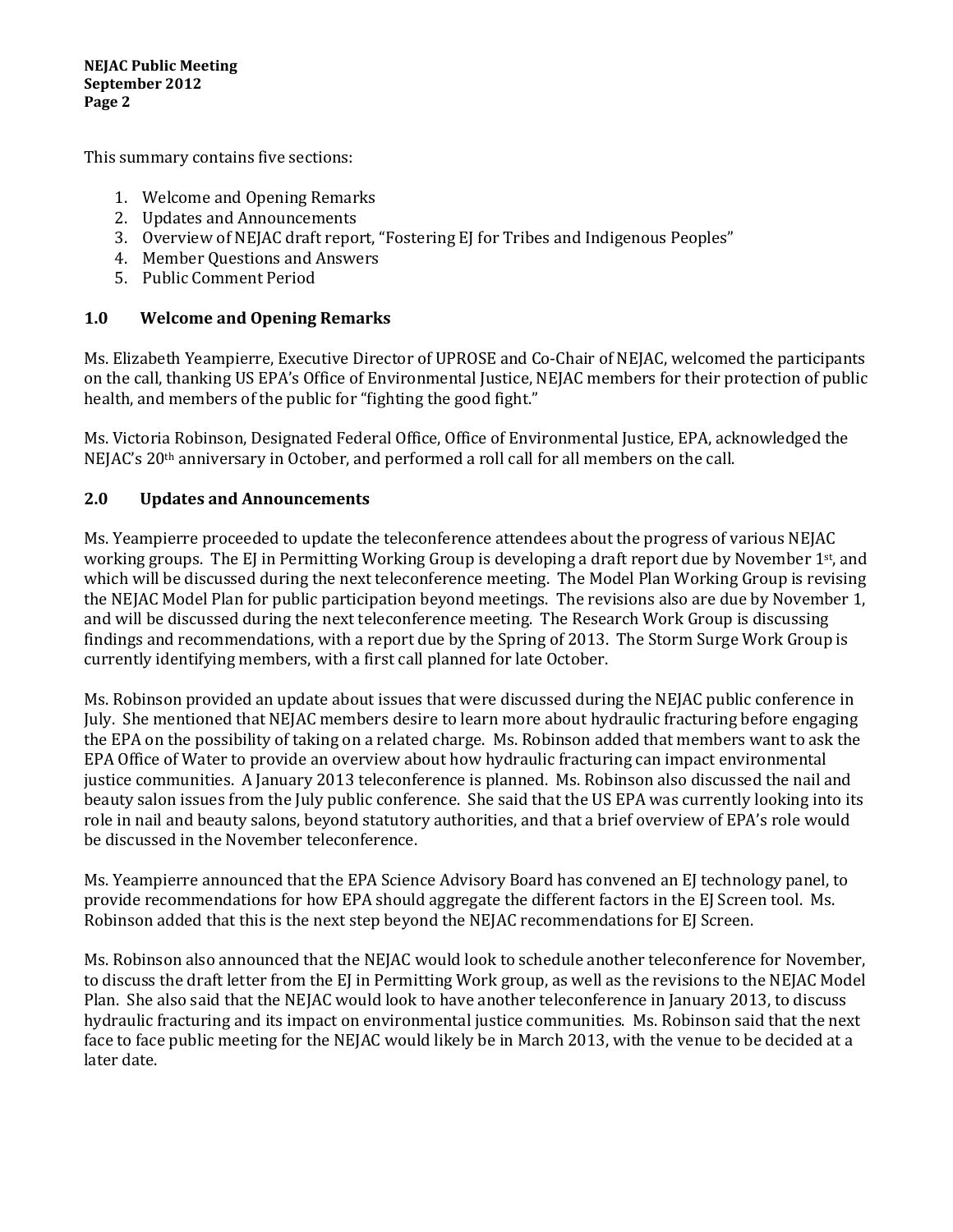## **3.0 Overview of NEJAC Draft Report, "Fostering EJ for Tribes and Indigenous Peoples"**

Ms. Yeampierre introduced the presenting members of the NEJAC Indigenous Peoples Work Group (IPWG), who drafted the report. They are:

- Monica Hedstrom, White Earth Nation, Mahnomen, Minnesota (Work Group co-Chair)
- Wahleah Johns, Black Mesa Water Coalition, Flagstaff, Arizona (Work Group co-Chair)
- Katsi Cook, Running Strong for American Indian Youth, Washington, DC
- Daniel Gogal, Designated Federal Officer, EPA Office of Environmental Justice
- Dona Harris, Designated Federal Officer, EPA American Indian Environmental Office

Ms. Cook began by discussing the painting used in the PowerPoint presentation, created by a Mohawk artist to symbolize the Mohawk understanding of the human relationship to nature.

Ms. Hedstrom gave an overview of the NEJAC charge given to the IPWG. The EPA requested that NEJAC assist the Agency in developing policy for addressing tribal environmental justice concerns, along with implementation plans for the policy. EPA wants to improve the incorporation of environmental justice into tribal capacity building, and to collaborate with tribal communities. These goals are important for the successful implementation of Plan EJ 2014. Ms. Hedstrom informed the teleconference that the IPWG has had two public meetings to date, with the last one being in October 2011.

Ms. Johns mentioned that the recent endorsement by the United States of the United Nation's Declaration on the Rights of Indigenous Peoples (UNDRIP), on December 16, 2010, further affirms a profound commitment to the meaningful involvement and consultation with indigenous peoples

Next, Ms. Hedstrom and Ms. Johns proceeded to discuss the recommendations contained within the IPWG's draft report. Key preliminary recommendations included:

- EPA should proactively implement and use existing legal tools, like the UNDRIP and EPA Indian policy to address environmental justice concerns amongst tribal and indigenous peoples, using fair and meaningful processes.
- EPA should obtain the free, prior, and informed consent of indigenous peoples as a requirement, prerequisite, and manifestation of the exercise of the right to self-determination as defined in international law. Environmental decisions impact the indigenous way of life forever, and therefore a collective and informed decision must be made by the communities affected.
- EPA should ensure that interested indigenous stakeholders have the capacity to access the federal, state, and local decision-making processes.
- Noting the maze of government agencies and regulations that tribal communities face when making decisions, EPA should expand environmental justice components in NEPA and its environmental impact statement processes, as well as creating a standing EJ Indigenous Community committee to address and understand tribal concerns.
- EPA should be more open and engage tribal communities and stakeholders when they raise environmental and public health concerns, or when EPA actions have the potential to concern them.

Ms. Cook then discussed another piece of Mohawk art contained in the presentation. The artist was a 9/11 first responder who passed away recently from lung cancer associated with his heroism on that day. This piece symbolizes the Mohawk belief that a woman's body is a key part of the natural ecosystem, and must be free from environmental harm.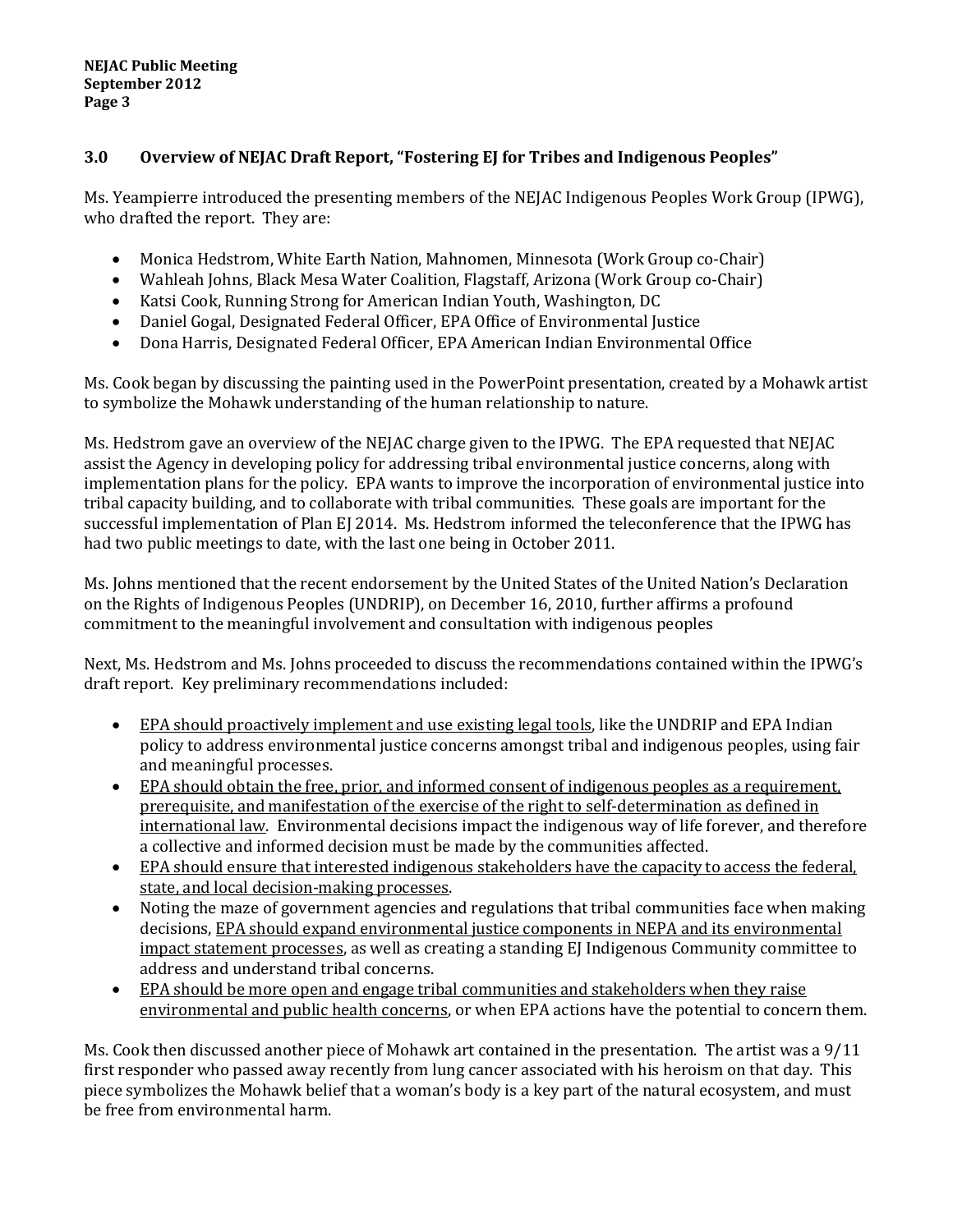Ms. Hedstrom concluded the IPWG presentation by referencing the challenges facing efforts to address environmental justice in tribal communities. Communities consist of concerned members of Indian nations, who are also citizens of the United States. The question remains in the communities: Is environmental justice a threat to sovereignty, or is it a critical element of it?

# **4.0 Member Questions and Answers**

Ms. Robinson announced a quorum of members after a second roll call. Ms. Yeampierre then opened the teleconference to questions from the members.

Mr. Effenus Henderson, Weyerhaeuser, Federal Way, Washington, expressed concern that the "free, prior, and informed consent" requirement could prove problematic for industry, because of the possible veto power it could give communities over projects. He specifically suggested that the requirement could impact fisheries. Ms. Johns reiterated that "free, prior, and informed consent" was important to help tribal communities meaningfully engage, and realize that they have been taken advantage of in the past. She said that right now, decisions are made without communities being informed of the impact that such a decision would have on many generations to come, and cited coal mining at Black Mesa as an example. Ms. Hedstrom added that participation in the process, without any power, is essentially meaningless. Mr. Henderson said that while he supported the rest of the recommendations, he could not support the recommendation for a "free, prior, and informed consent."

Ms. Deidre Sanders, Pacific Gas & Electric, San Francisco, California, seconded Mr. Henderson's concerns. She was curious about alternatives to enhance cooperation between industry and tribal communities.

Rev. Horace Strand, Chester Environmental Partnership, Chester, Pennsylvania, was concerned about tribal sovereignty issues. He wanted to know what an agency could do if industry and a tribal community came to an agreement, even without "free, prior, and informed consent," outside of the agency process. Rev. Strand also emphasized the importance of establishing connections between EPA and tribal community leaders, so that the government is ready and informed when environmental justice issues arise.

Ms. Stephanie Hall, Valero Energy, San Antonio, Texas, asserted that communities don't often have monolithic views, and wonders how "free, prior, and informed consent" would deal with disagreement in tribal communities.

Mr. Nicky Sheats, Center for the Urban Environment, Thomas Edison State College, Trenton, NJ, supported giving Indian tribal governments the right to veto industry proposals, saying he wished communities all over the country had that power. Mr. Sheats lamented the fact that many times, communities express their disapproval of an industry project, only to have it built in their backyards anyway.

Ms. Savanala "Savi" Horne, Land Loss Prevention Project, Durham, North Carolina, stated she was in favor of creating a standing committee on indigenous peoples. Ms. Horne also reassured tribal governments that the NEJAC did not wish to position itself between sovereign tribal governments and their people, and was only looking to make it possible for tribal communities to have meaningful and impactful participation in relevant decisions.

Mr. Langdon Marsh, National Policy Consensus Center, Portland, Oregon, supported the idea of informed consent, saying that participation cannot be meaningful without equal access to information. Mr. Marsh also strongly supported the recommendation strengthening the alternatives portion of NEPA, highlighting the use of lifecycle sciences. Ms. Johns reiterated that tribal nations are different, and that tribal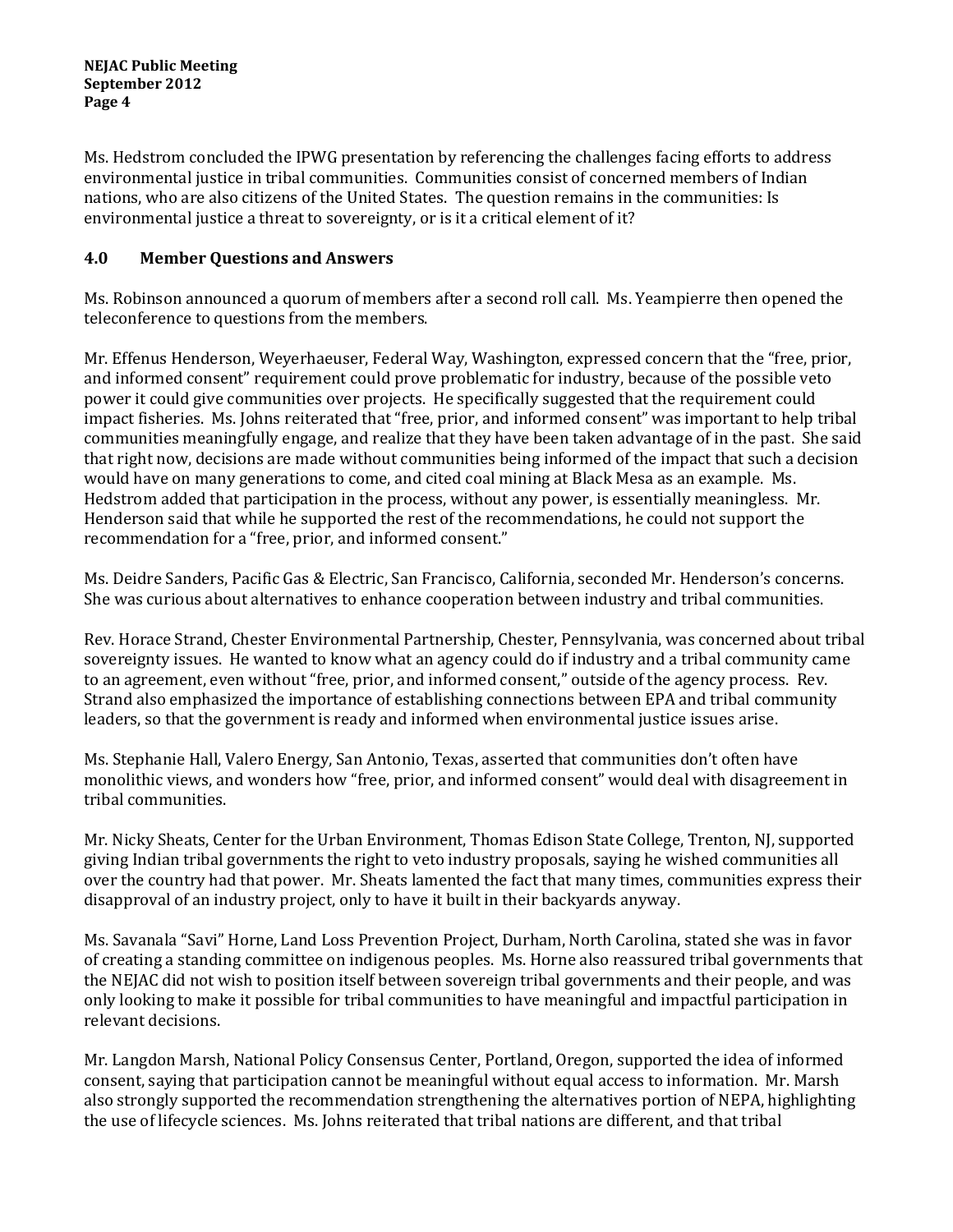communities need to be included when a federal agency is considering permitting. People who have lived on the land for generations, and who will continue to live on the land for generations to come, should have the right to say "No" to proposed projects in their own backyard. Ms. Yeampierre cautioned the NEJAC about avoiding taking what is in essence a "Not In My Backyard" stance, but assured Ms. Johns that she understood her concerns.

Mr. Javier Francisco Torres, Border Environment Cooperation Commission, El Paso, Texas, had a question about the proposed indigenous peoples standing committee. He wanted to know if the Work Group had ever considered a committee like this at the local level, with a formal structure to address projects with tribal communities.

Ms. Andrea Guajardo, Conejos County Clean Water Inc., Antonito, Colorado, expressed her support for all of the Work Group's recommendations, adding that she believed all communities should have these proposed rights.

Ms. Vernice Miller-Travis, Maryland Commission on Environmental and Sustainable Communities, Bowie, Maryland, mentioned that historically, there has been a tough relationship between environmental justice organizations and tribal governments. She mentioned that community interests were often trampled, because tribal governments worked with the federal government, and left the affected communities out of the conversation. Mr. Jerry Pardilla, National Tribal Environmental Council. Albuquerque, New Mexico, said that there is hardly a way to establish any specific mechanism for community participation and environmental review within a tribal government. Mr. Pardilla commented that Indian civil rights protection is the only tool available to communities, and asserted that while Indian government sovereignty must be respected, there also must be due process available.

Ms. Robinson reminded the NEJAC that the proposed standing committee was to give the federal government advice, not local governments. Mr. Torres then suggested that there be a macro-level standing committee at the federal government level, with local advisory committees to provide advice to communities.

Ms. Miller Travis wanted to know how the recommendations would affect non-federally recognized Indian tribes. Ms. Johns responded that non-federally recognized tribes were included, but acknowledged that perhaps the language did not make that sufficiently evident.

Mr. Sheats asked the Work Group if they were advocating for a different standard to be set for tribal communities, in relation to other environmental justice communities across the country. Ms. Cook reassured him that environmental justice concerned everyone, and that participation must go on at the community level for everyone.

Ms. Robinson then announced that it was time to take a vote on the draft report, and reminded the NEJAC that full agreement was required, because the NEJAC was an advisory committee. Ms. Robinson said that while members agree on large portions of the draft report, there was not full agreement on the "free, prior, and informed consent" recommendation. Therefore, the report would need to be re-drafted, and another vote could be held during teleconferences in October or November.

Rev. Strand finished this portion of the teleconference with a question for Ms. Harris, asking her how involved community groups were with tribal governments. Ms. Harris acknowledged that there were not easy answers to the question, as some groups work well and others don't at all. Rev. Strand then called for